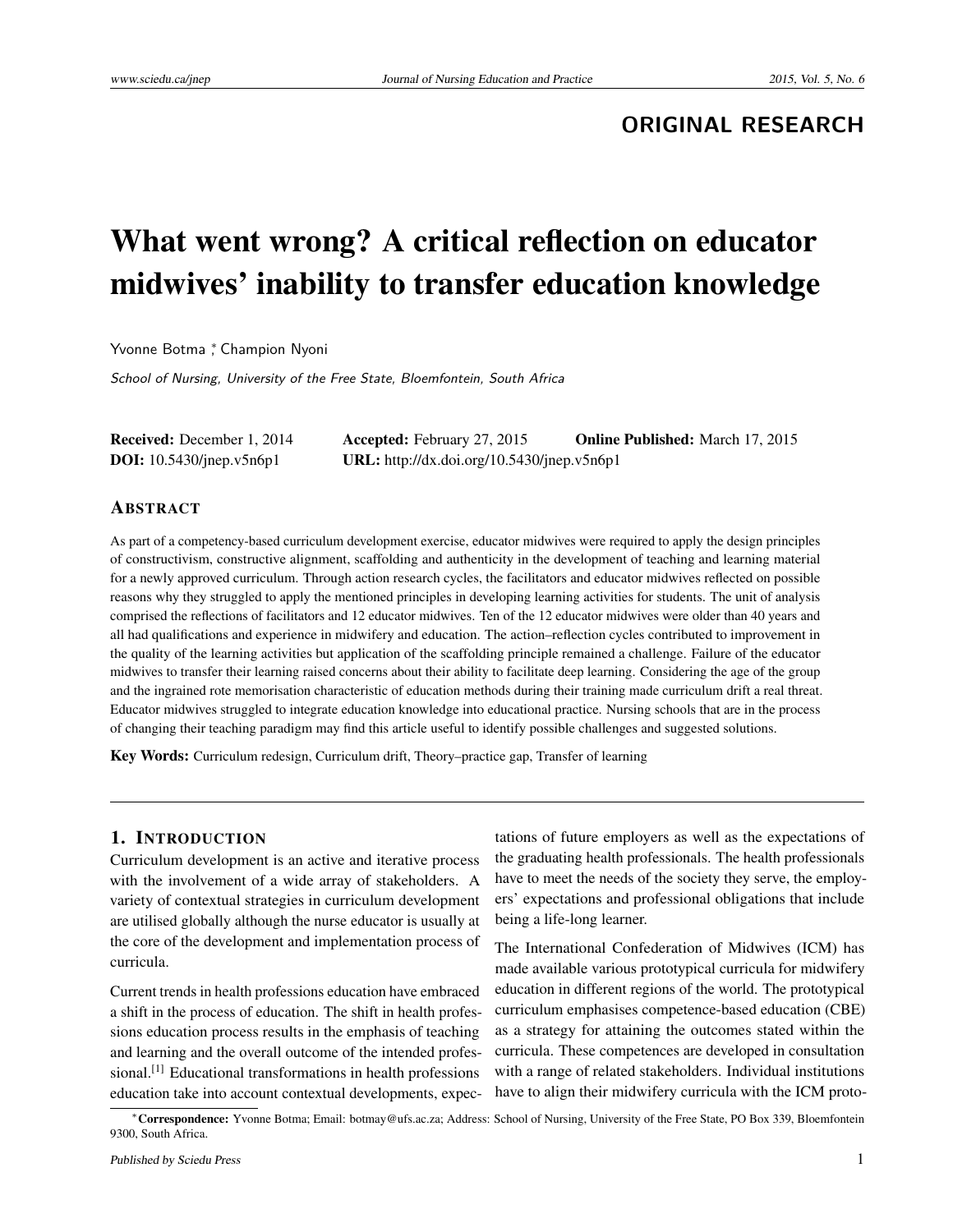## type curriculum.[\[2\]](#page-6-1)

The adoption of CBE as a strategy for teaching and learning within midwifery education highlights redirection in the whole education process of midwives. The nature and scope of the education process in CBE reflects a student-centred approach.<sup>[\[2\]](#page-6-1)</sup> At the core of this paradigm shift is the nurse educator who has to adapt her/his instructional methods to meet the underpinnings of CBE.<sup>[\[1\]](#page-6-0)</sup>

#### Background

The facilitators were involved in the development of a CBC for a midwifery programme based on the prototypical curriculum of the ICM. The CBC was developed to replace the didactic teaching and learning strategy, which was contentdriven and had been utilised in midwifery training for more than twenty years. Midwifery educators where engaged in this development of the new CBC utilising Fink's<sup>[\[3\]](#page-6-2)</sup> "designdown, deliver-up" framework. Fink's framework states that in designing curricula the outcomes/competences should first be determined, then the assessment methods and lastly the learning activities.[\[3\]](#page-6-2) However, as the educator delivers the curricular, they deliver up, that is the educator starts with facilitating the learning activities, apply the assessment methods and lastly evaluate whether the students attained the outcomes/competences.

Before referring to research, the principles of constructivism, constructive alignment, scaffolding and authenticity, which underpin the process of curriculum design and possible implementation, warrant explanation. The application of the principles in the context of this study is discussed.

Constructivism is a common learning theory that has been applied to various settings of health professions education globally. $[4, 5]$  $[4, 5]$  $[4, 5]$  The principle of constructivism highlights the need for students within midwifery to be able to actively make meaning of the information they acquire during training. Students are expected to interact with the environment from which they are learning and to build upon the experience they bring along to their learning experience.<sup>[\[6\]](#page-6-5)</sup> Learning is reoriented from being teacher-centred and teacher-driven to being student-centred and student-driven.<sup>[\[1,](#page-6-0)[7\]](#page-6-6)</sup> Evidence of application in midwifery education should be highlighted in the nature of student learning activities which enhance the student's making sense and meaning of the science. The design of the student's learning activities should reflect the application of the constructivist learning principles, namely active engagement of the student, creating opportunity for the student to make meaning, and social interaction with peers and experts to validate constructed knowledge.<sup>[\[8\]](#page-6-7)</sup>

Constructive alignment builds on the application of construc-

2 ISSN 1925-4040 E-ISSN 1925-4059

tivism. Curriculum outcomes or competences, teaching activities and assessment must be aligned. Instructional alignment ensures a precise match between what is intended to be learned, what is taught, and what is measured, so that variation in pace of learning replaces variation in attainment, the essence of competency-based training.<sup>[\[5\]](#page-6-4)</sup> Scaffolding underpins the development and attainment of objectives and learning outcomes. This principle is based on moving in general from a known system to the unknown, the simple to complex maxim, and providing information when needed.<sup>[\[9\]](#page-6-8)</sup> In the current study, the design of the outcomes adapted and adopted from the prototypical curriculum from the ICM meant that the educators graded the outcomes at their level of complexity and the amount of time the student needed to be engaged for the mastery of each competence. Scaffolding highlights the need for foundational knowledge as required by the student to progress to the development of functional knowledge and to be able to perform an outcome in the con-text of a simulated or real environment.<sup>[\[10\]](#page-6-9)</sup> However, there is emphasis on building appropriate knowledge. The implication of these principles is well spliced in that one principle relates to the other. The educator allows the students to make meaning of what they have learnt while "taking a back seat" in the whole education process and assuming the role of an expert who only directs students in the creation of accurate meaning of the science being learnt.  $[11]$  The educator's role is to enhance the building up of correct education or knowledge by the student.

Learning in class or in simulated environments has to be reflective of situations that are practical or real in the clinical environment.[\[11\]](#page-6-10) Authenticity is reflected in the activities in which students are involved for the attainment of midwifery competences. Learning outcomes and activities take into account the national health status and health delivery system. Implications of authenticity as a learning principle mean that the simulated, paper-based and/or work-integrated learning activities are based on environments, scenarios and cases that are reflective of what the real world of midwifery practice entails.[\[12\]](#page-6-11) Learning activities should also incorporate and reflect the current disease profile of the country in question.

Designing the curriculum was done in phases. The first phase involved the alignment of the ICM prototypical curriculum to the contextual requirements of the setting. The second phase involved the development of broad learning outcomes based on the specific competences derived from the ICM prototypical curriculum. These outcomes highlighted the major themes that are embedded in midwifery. The themes included Antenatal care, Labour and Childbirth, Post-natal care, Neonatal care and Research methodology. Monitoring the wellbeing of the mother and foetus during the antenatal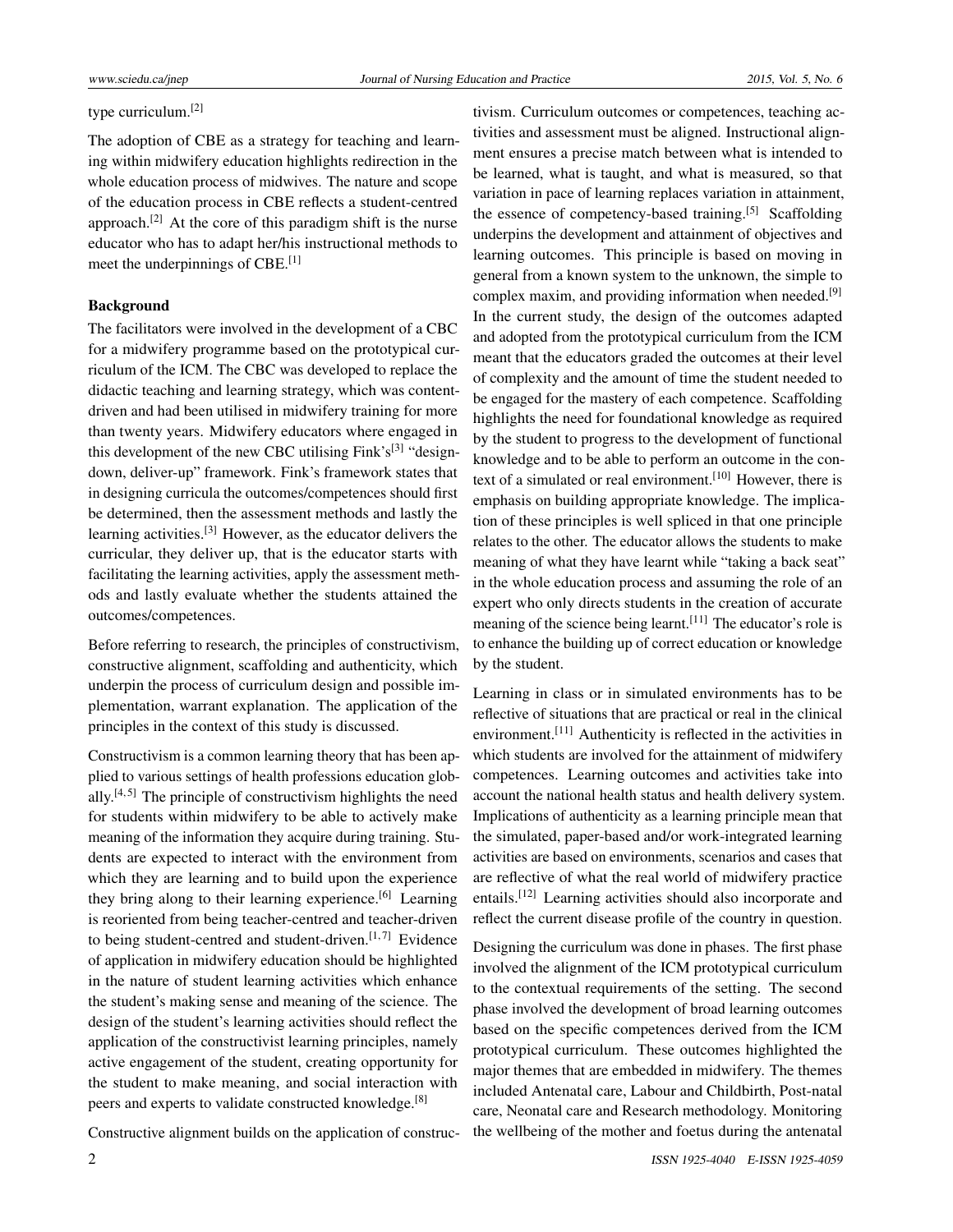period and recognising warning signs and symptoms that need referral are pivotal in reducing mother and child mortality. Midwives should thus be skilled in noticing and interpreting subjective and objective patient data and in making sound clinical judgments.

Development of assessment strategies was the next phase. A guiding question was, "What will be the evidence that the student is competent in . . . ?" Competence is determined through the midwives' performance in a certain context, for example he or she should be able to:

- notice clinical sign and symptoms;
- interpret the assessment findings;
- understand the relationship among the range of the patients' manifestations;
- make sound clinical judgment; and
- render appropriate care.

In addition, the student should be able to demonstrate critical thinking, clinical reasoning and sound judgment within a specific context. Authentic assessment within a specific context equates to integrated assessments.[\[13\]](#page-6-12) Although written tests and examinations are still needed to assess the foundational knowledge comprehensively and holistically assessment methods are needed to determine the competence of a student.

The educator midwives developed modules that reflected strategies which ensured attainment of specified outcomes.<sup>[\[1\]](#page-6-0)</sup> Five modules were developed, which correlated with the competences of the new competence-based curriculum.

The last phase of curriculum development included the design of activities reflecting the various knowledge levels, *i.e.*, foundational, conditional, functional and metacognitive levels. These were highlighted as student activities to gain specified skills and content enabling them to complete the assessment task and therefore demonstrating their specific competences. This process of activity development was completed through the compilation of study guides or workbooks.

Initially, the educator midwives were divided into six groups with two people per group. The first activity involved the whole group working on one theme, namely antenatal care (ANC). Each group selected a sub-unit of the theme on ANC to work with. The task was to devise key activities that would portray the range of knowledge levels, thus enabling students to become competent. Almost a full day was accorded to each group to work on the sub-unit they selected.

On concluding the first day, the educator midwives presented the planned activities and learning material to the larger forum. The material presented did not meet the expectations of the facilitators because the underpinning principles highlighted throughout curriculum development were not reflected. Although the activities developed for student engagement partially reflected reality, the facilitators noted poor alignment of the activities to the assessment techniques highlighted in the preceding activity by the same group on the development of modules or assessment guides. Furthermore, the activities developed lacked gradual introduction and transition from foundational knowledge through to functional knowledge and performance of an outcome.

The main purpose of the inquiry reported in this article was to identify why the educator midwives were unable to apply the design principles in developing learning activities. The investigation used critical reflection techniques and action research.

## 2. UNIT OF ANALYSIS

All the phased activities within the curriculum development process engaged a cohort of 12 educator midwives from five schools of nursing in one African country with the following inclusion criteria: a minimum qualification of a bachelor's degree in nursing, midwifery as a specialist qualification, and an additional qualification in nursing education. It is standard practice in the country of research that midwifery educators must accompany students in clinical practice.

All the educator midwives had extensive experience in midwifery practice and at least four years' practising as midwifery educators in the five schools of nursing. These educator midwives formed the bulk of the faculty that was set to implement the new curriculum for midwifery and thus were purposively selected from their individual schools. The educator midwives worked with the facilitators from the initial phases of the CBC development. Initially and intermittently, the educator midwives received training and education related to the principles underpinning the curriculum development process, the philosophy and pedagogy in CBE and the overall curriculum development process. The two year curriculum development process involved the researchers alternatively presenting the principles underpinning CBE implementation to the educator midwives. Evaluation for understanding was through paper based activities and verbal discussions with the educator midwives on the underpinning principles. The educator midwives had demonstrated understanding of the underlying principles in CBE. Throughout the curriculum development process, the 12 educator midwives actively participated and shared their knowledge regarding constructivism and competency-based learning with the rest of the midwifery fraternity in order to promote 'buy-in' into CBC. The group of 12 midwives effectively used the four design principles that underpin the competency-based curriculum to convince stakeholders of the content and processes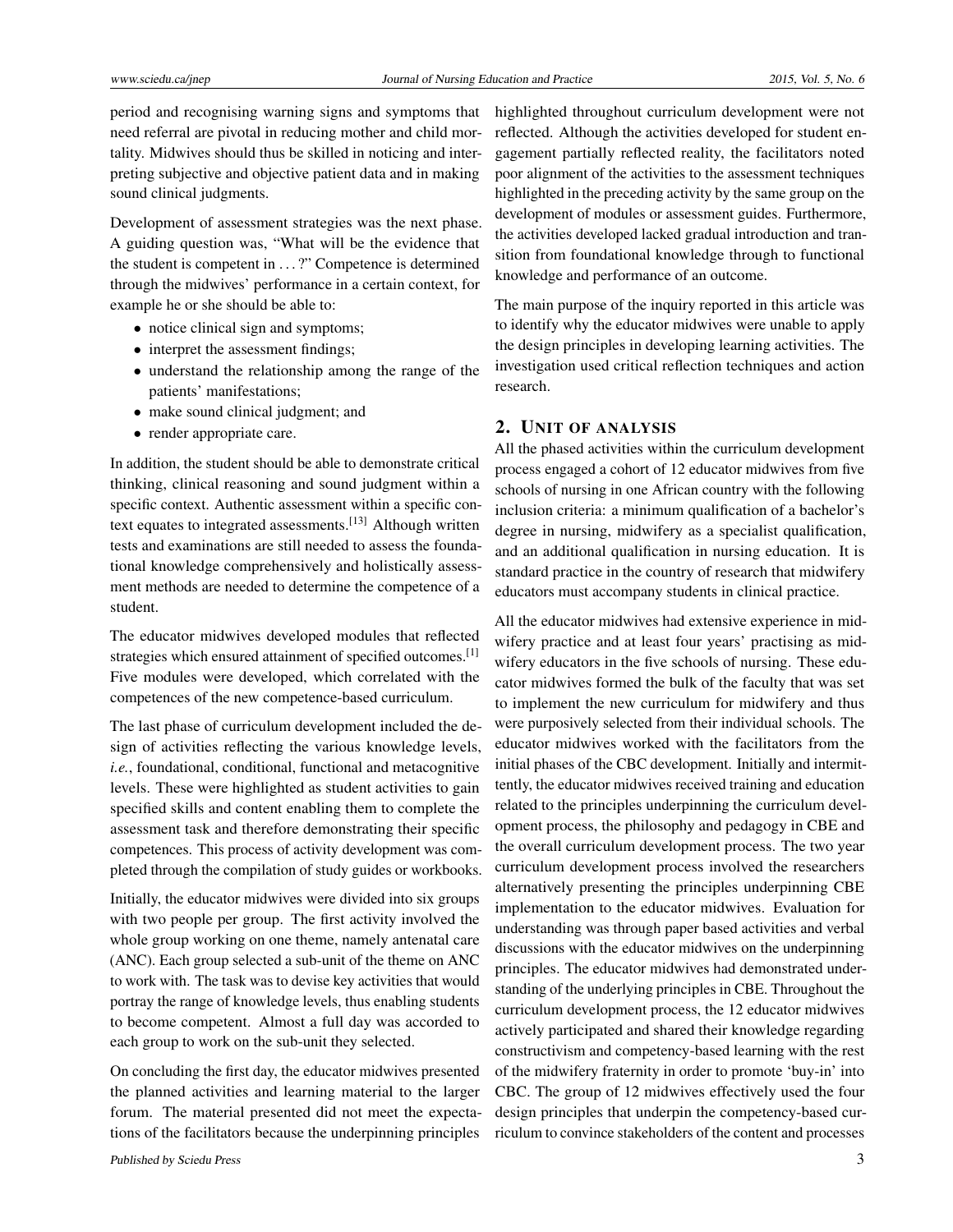in the new curriculum.

The two authors facilitated the whole process from curriculum design to compilation of the learning activities. One of the facilitators was an educator at one of the schools of nursing while the other was a consultant from a university in the same region. Both facilitators are midwives.

### 3. METHODS

Following a work session, [\[15\]](#page-6-13) the facilitators had reflective conversations during which they discussed their perceptions of progress and how they could influence the cognitive processes of the educator midwives.[\[16\]](#page-6-14) These reflective conversations contained elements of metacognition because the facilitators had high levels of self-awareness and thought about their perceptions and ideas.<sup>[\[17\]](#page-6-15)</sup> They consistently reflected on their actions and reactions as well as on what they could do differently in order to enhance the design process.  $Berg<sup>[16]</sup>$  $Berg<sup>[16]</sup>$  $Berg<sup>[16]</sup>$  defines reflexivity as a dialogue that examines what we know and how we come to know this.

In addition to the reflective activities of the facilitators, the participants wrote notes on how they experienced the process of designing the learning activities. However, the participants were first informed that the facilitators intended to publish an article on the process and experiences. It was also explained that by writing the notes and giving it to the facilitators the participants indicated their consent to participate.

#### 3.1 Research design

Action research cycles were used to identify the possible cause(s) of why the educator midwives are not achieving the expected quality of work in designing student activities. The facilitators critically reflected on the possible challenges and devised and implemented plans to address the identified challenges. Action research as methodology is viewed as a "practice changing practice", and in this case we aimed firstly to improve the quality of the workbooks being developed and secondly to create educational knowledge through critical reflection on what was learned and the significance of such learning for future practice and research.<sup>[\[14\]](#page-6-16)</sup>

The group met for four days to design the learning activities. Each day, after the group adjourned, the facilitators had reflective discussions and decided on the way forward. Two cycles are described.

#### 3.2 Identification of the challenge

The first author facilitated the curriculum development process and had worked with the group for two years prior to the activity. She also introduced and explained the process that had to be followed to develop learning activities. A wide

range of exemplar learning activities were shown during the orientation.

Both facilitators were discouraged when the participants presented the work they had done during the first morning. The activities that should have aimed to engage students with the learning material mirrored test or examination questions, were repetitive, and were at a low cognitive level. For example, instructions to the students were to read specified pages, watch a video and answer questions that followed. It was apparent that the learning material being designed was not engaging the students in creative ways and did not portray application of the four design principles of constructivism, constructive alignment, authenticity and scaffolding. At the end of the session, the facilitators were disheartened and realised that they were facing a challenge.

#### 3.3 Data analysis

Each evening the facilitators met and reflected on what transpired during the facilitation sessions. During the reflective discussions, the facilitators served as sounding boards for one another. Feelings and observations were thoroughly explored and discussed in the search for possible explanations for the inability of the educator midwives to apply the four principles in designing learning activities. They then read the notes written by the nurse educators and triangulated the information. Based on their understanding of the days' happening they planned on how to approach the next cycle. The facilitators tried to make meaning of the process through literature that either support or contradict their interpretation of the process.

#### 4. FINDINGS PER CYCLE

In the next section, data generated by the facilitators and the educator midwives during the two cycles are described and discussed per cycle.

#### 4.1 First cycle

Initially, the facilitators were distressed because they thought the process had been outlined clearly and that the educator midwives were conversant with the design principles. They thought it would be just a case of applying the principles in a different context. Furthermore, the examples given portrayed numerous types of learning activities and covered the full range of knowledge levels. Contrary to the expectation, the notes by the educator midwives revealed that they did not understand what was expected of them and they were confused. The following are excerpts from their notes:

"[I] was completely lost the first session as it was difficult for me to know what the expectation was. Kept on asking myself several questions regarding which format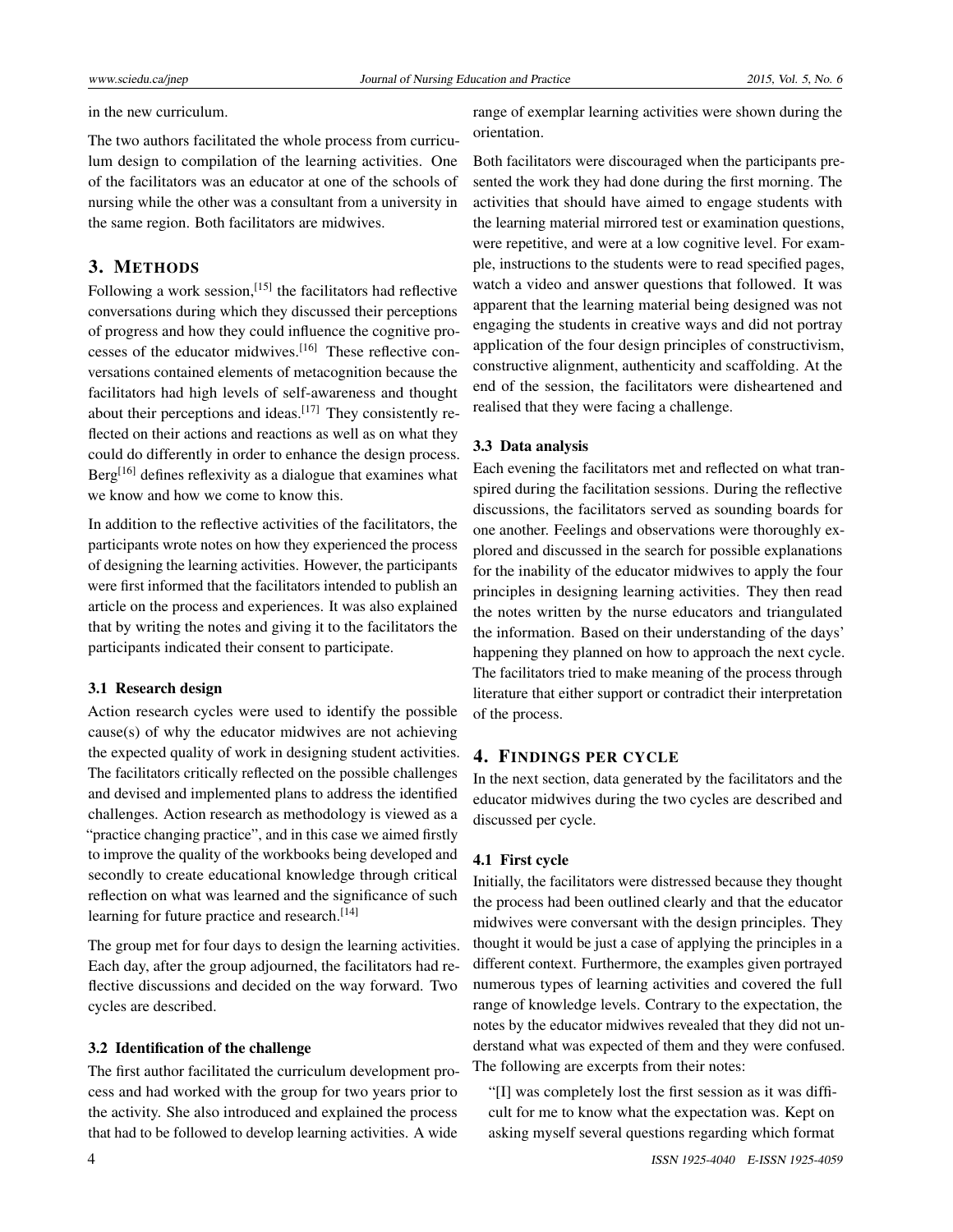were we expected to follow, what does the competency denote?"

"The assignment was very difficult and unclear. I felt confused and unsure. After the group presentations I felt better and saw some light in the tunnel."

Through reflection, the facilitators came to the conclusion that the participants either had forgotten about the underpinning principles or could not apply them. We also considered the possibility that none of them had done any reading on the topic of competence-based curricula and the facilitation of learning in such a programme.

During the action research intervention, the educator midwives confirmed that they had not read anything pertaining to competence-based curricula and that they were completely reliant on the information provided by the facilitators. Conse-quently, we gave a brief overview of Fink's<sup>[\[3\]](#page-6-2)</sup> "design-down, deliver-up" strategy to promote significant learning. Furthermore, we reiterated that constructivism as learning theory emphasises that students should "make meaning" of experiences and learning content. As facilitators, it is the educators' responsibility to create situations and learning activities that afford students the opportunity to think and integrate infor-mation between components and between tasks.<sup>[\[8,](#page-6-7) [18,](#page-6-17) [19\]](#page-6-18)</sup>

Scaffolding was again explained as a process that moves students from a well-structured problem to ill-structured applied problems, which encourage more elaborate and robust processing and integration of course concepts and content.[\[20\]](#page-6-19) The participating educator midwives were encouraged to integrate knowledge, skills and attitude components as foundational knowledge, and then progress to conditional knowledge with integration of clinical information, which culminates in functional knowledge as evidenced by sound clinical judgment.<sup>[\[21\]](#page-7-0)</sup>

The facilitators concur with Moulding<sup>[\[22\]](#page-7-1)</sup> that knowledge is specific to the context, experience and circumstances; therefore, authenticity is of paramount importance. It is essential that students should be engaged in classroom activities that portray the reality of the clinical world, in other words, activities or paper cases should be authentic. Processes and information included or shared in the paper cases should reflect the ideal and correct way of doing because it encourages correct thinking patterns. One of the educator midwives had a "light-bulb" moment on authenticity when she declared, ". . . learning activities should bring the practice to the classroom".

#### 4.2 Second cycle

During the second cycle, the paper cases or scenarios were much better developed and reflected comprehensive mid-

wifery assessment information. The repetitive type of information with regard to assessing pregnant women or women giving birth would strengthen the thinking patterns ("habits of mind") of students when dealing with a real patient. A wide variety of activities to engage students with the learning content were incorporated, for example games, real documentation charts, videos, crossword puzzles, flow charts, mind or concept mapping, role-play, debating, storytelling and simulation. Participants' comments supported this observation:

"I thought I got the concept. We even had games and puzzles unlike the previous day. After the presentation, I learnt that we are still on the track."

"Deliberation on the designing down, delivering up further clarified how workbooks can be developed. It is clear that the workbook should enable the students to be self-directed and it can communicate with the user. It should reflect activity to help student acquire knowledge, skill and attitude before performing."

Although there was much improvement with regard to authenticity and variation of activities, scaffolding remained a challenge. Basic knowledge and skills that would enable students to progress from critical thinking to clinical reasoning were absent among the activities. The following comments confirm the facilitators' reflections:

"... [I] realised we had neglected the foundational level. We learned a lot and feel capacitated for the task."

"The experience was wonderful. My level of theoretical understanding of CBC (competency-based curriculum) and development of study guides has improved. Still challenged with the application component especially in ensuring that the foundational knowledge has been captured."

The activities that were developed did not reflect all the course content. The amount of work presented was also insufficient to resemble a workbook for a full semester course. This was evidenced by ten activities for a full postnatal module.

## 5. DISCUSSION

Learning activities should stimulate students to understand and develop insight into the related theories from different disciplines. For example, students should be able to relate all the medical disciplines in order to get a "holistic" picture of the patient. Thus, the disciplines such as microbiology, pharmacology, sociology, psychology, anatomy and physiology all play a role in clinical manifestations and should be considered and understood. This integration of founda-tional knowledge is known as critical thinking.<sup>[\[21,](#page-7-0)[23\]](#page-7-2)</sup> In her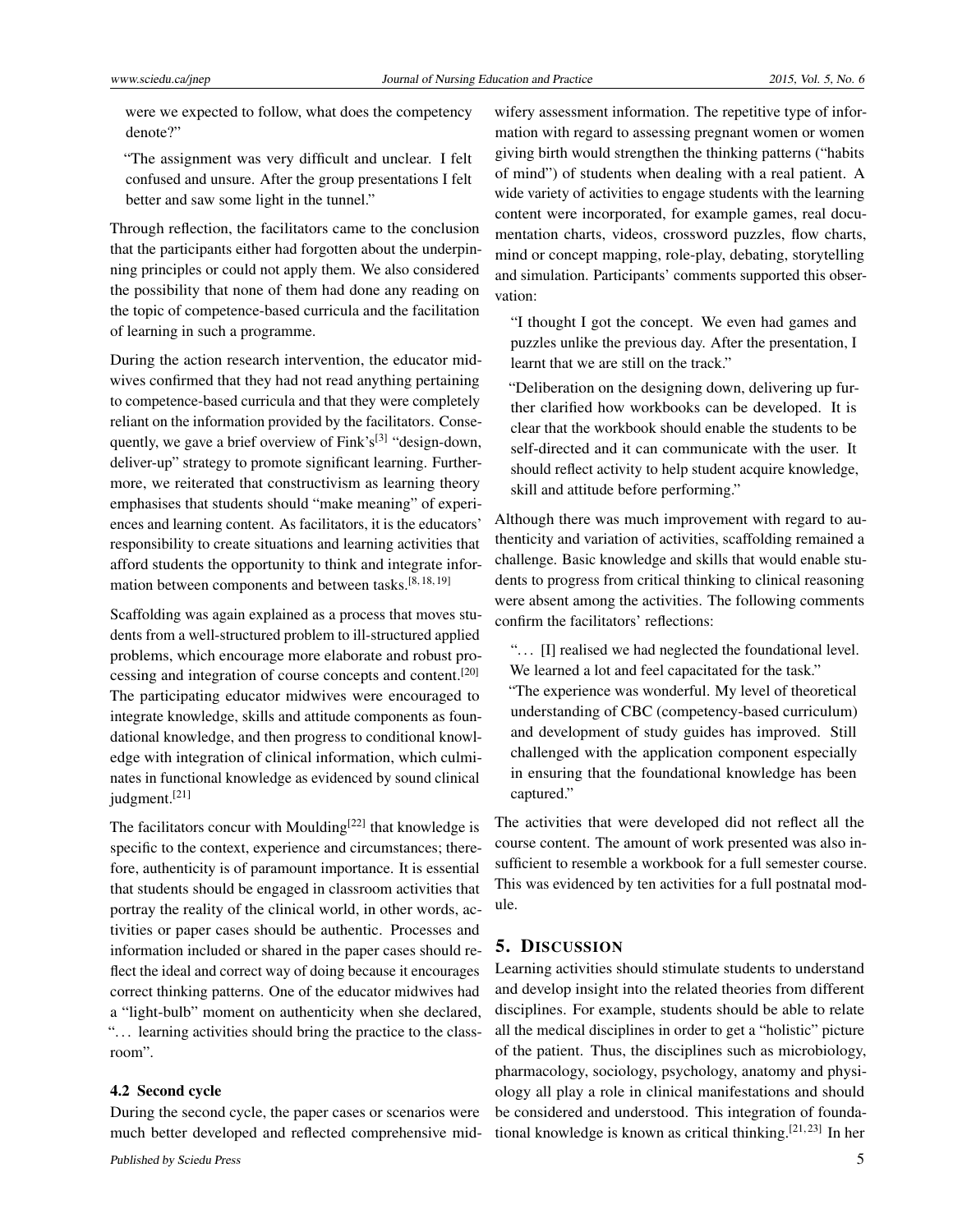clinical judgment model, Tanner<sup>[\[24\]](#page-7-3)</sup> explains that competent nurses are able to notice deviations from the norm and can explain the manifestations, predict the progression of the condition, or explain how the interventions should alter the manifestations of the patient. An example of scaffolding in a midwifery course refers to being able to integrate and relate foundational knowledge (critical thinking) and then to link such knowledge with the subjective and objective data of a patient (clinical reasoning). This process of clinical reasoning and clinical judgment is very similar to the problem solving process of assessing, planning, implementing and evaluating in the nursing care plan, which has been implemented in the content-driven curriculum. The facilitators were baffled as to why the educator midwives could not demonstrate scaffolding in the planned activities as there were not that much difference between the two processes.

In addition to being really puzzled by this phenomenon, we as facilitators were also very concerned because we reasoned that, if midwifery educators are unable to incorporate the processes of critical thinking and clinical reasoning into the learning activities they are developing, they will also be unable to facilitate these thinking processes in the classroom and clinical setting. More unsettling was the idea that the problem of theory–practice integration does not lie with the inability of the students but rather with the inability of the educators to facilitate the process in students. A participant remarked:

"CBC is challenging and demands that a drastic change start with the nurse educators. The nurse educators however still need a lot of guidance in order to be able to effectively help the learners through CBC."

Kenner and Weinerman<sup>[\[25\]](#page-7-4)</sup> offer an explanation by stating that deeply ingrained rote memorisation and exacting repetition make it difficult for adult learners to change, regardless of the degree of error resulting from a flawed tacitly developed learning theory. Rote memorisation and repetition develop foundational knowledge that becomes part of the person's psyche and self-perception and enables the person to do a repetitive task the same way every time.[\[25\]](#page-7-4) However, facilitating learning in a competency-based curriculum requires from the educator midwives to explore different ways of examining and incorporating information. Participants who participated in the curriculum development process over the two years before the study clearly struggled in their exploration and internalisation of new information and processes.

Contributing to the limited internalisation of the design principles is the lack of self-directed and life-long learning. Although many of the participants had a qualification in advanced midwifery or even a master's degree, they might not

have read any academic article pertaining to midwifery recently and might not have read any literature on competencebased education or curriculum development.

The combination of these factors sets the scene for curriculum drift. Curriculum drift is explained as the insidious process by which the curriculum returns to its pre-innovative state.<sup>[\[26\]](#page-7-5)</sup> Another factor which might have caused curriculum drift in this situation is the fact that many of the champions (12 educator midwives) will retire within the next five years.

## 6. CONCLUSION

The information gathered from two critical reflection sessions of the facilitators was triangulated with the notes made by the 12 educator midwives on their experience of designing learning activities. Our perceptions and those of the educator midwives were congruent. Stereotypical test and examination questions were developed initially. Later on, a large variety of activities were developed but the educator midwives still struggled to lead the students on paper through the process of meaning making regarding foundational knowledge and clinical reasoning. Scaffolding content and learning activities remained a challenge.

The specific context of the study was a limitation because the educator midwives came from a traditional African culture where the elders are respected and viewed as the leaders. Although it was not the aim of this study to generalise, other nursing schools that are in the process of changing their teaching paradigm from content-driven to either competenceor outcomes-based may find this article useful to identify possible challenges and suggested solutions.

We recommend that all the educator midwives be empowered to implement the new competence-based curriculum successfully, well realising that a mind shift is not made in a day or two. Aspects that should be addressed during the empowering process are:

- the curriculum design process of formulating outcomes or competences, as well as determining what should constitute the evidence of competence, and the learning activities of the student;
- the application of design principles, such as the underpinning learning theory, alignment, scaffolding and authenticity;
- designing stimulating authentic learning activities that will enable students to become competent;
- ensuring effective facilitation of deep learning; and
- designing valid and reliable complex-integrated assessments.

It is therefore imperative that follow-up sessions be scheduled or be made compulsory through the regulatory body.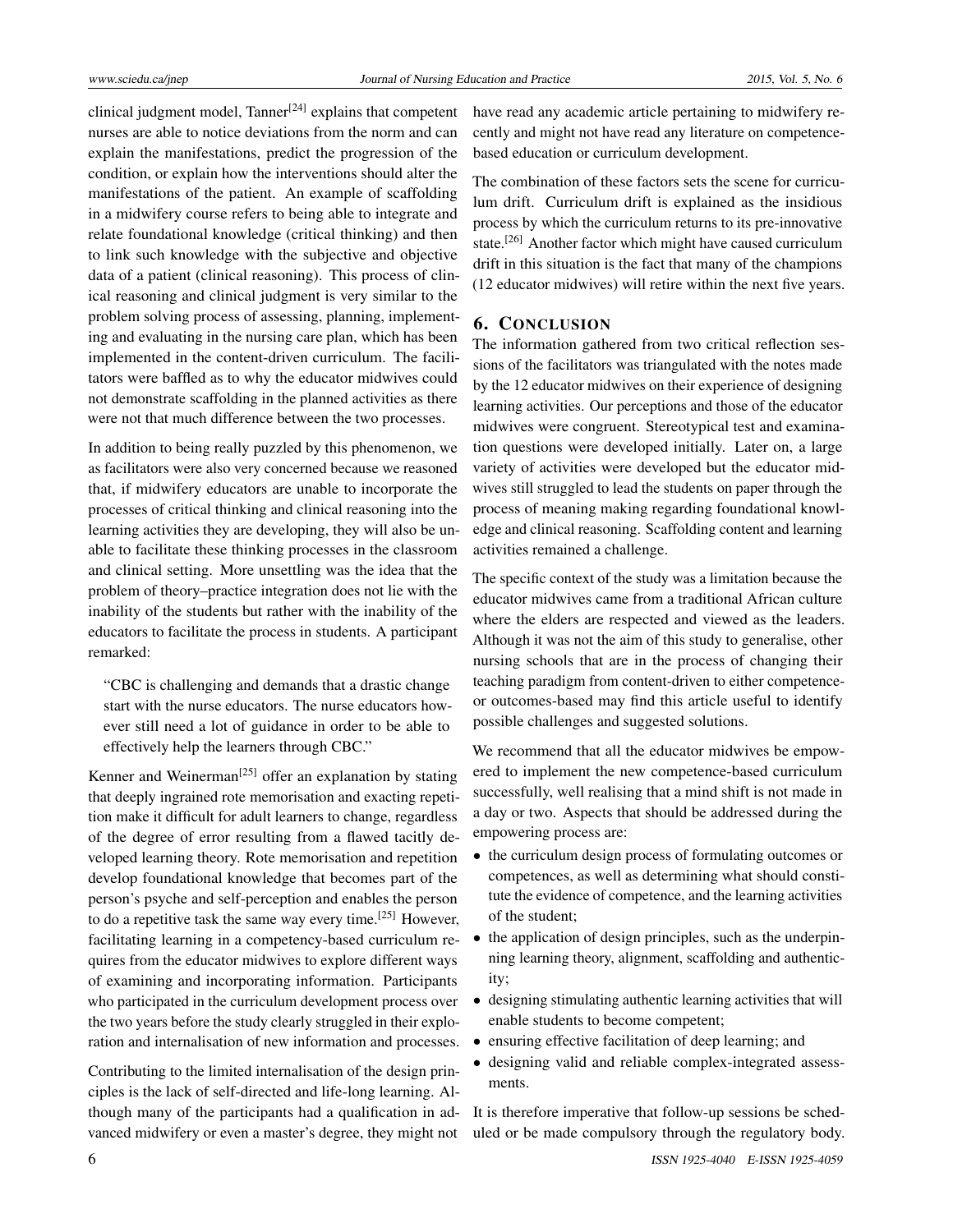This can even be done through continuous professional de-*pupils facing competent teachers and incompetent teachers* velopment with a specified minimum number of units.

Future research should focus on the monitoring and evaluation of the implementation of the new competence-based curriculum. Another suggestion is that young educator midwives be involved in designing and developing new programmes because their rote and mechanical learning and teaching are not yet deeply ingrained. The challenge with senior people is that their tacit and rote learning is deeply ingrained and they struggle to adopt the new approaches. To be culturally congruent, senior people should be the champions of the change process but many of them will retire within a few years leaving the curriculum vulnerable to drift. Young people may be more receptive to the changes than more mature people and they may also be available for longer to champion the curriculum.

The quotation by Martin H Fischer comes to mind: *The tragedy of education is played in two scenes – incompetent* *facing competent pupils.*

Insufficient buy-in from the education fraternity and inadequate enabling of the educator midwives may render the process of curriculum redesign and implementation null and void. By taking heed of the suggestions formulated based on the lessons learned through reflection of the action research process, the obstacles to application may be overcome to ensure continuity and excellence in nursing education.

## ACKNOWLEDGEMENTS

The authors appreciate the contributions of the critical reader, Dr Ruth Albertyn and of the language editor, Ms Jackie Viljoen, in improving the quality of the paper.

#### CONFLICTS OF INTEREST DISCLOSURE

The authors declare that there is no conflict of interest statement.

#### **REFERENCES**

- <span id="page-6-0"></span>[1] Malan S. The "new paradigm" of outcomes- based education in perspective. Journal of Family Ecology and Consumer Sciences. 2008; 28: 22-28.
- <span id="page-6-1"></span>[2] International Confederation of Midwives. Essential competencies for basic midwifery practice 2010. Available from: [http://www.inte](http://www.internationalmidwives.org) [rnationalmidwives.org](http://www.internationalmidwives.org)
- <span id="page-6-2"></span>[3] Fink L. A self-directed guide to designing courses for significant learning. San Francisco, CA: Jossey-Bass.
- <span id="page-6-3"></span>[4] Thistlethwaite J. Interprofessional education: A review of context, learning and the research agenda. Medical Education. 2003; 46: 58-70. PMid:22150197 [http://dx.doi.org/10.1111/j.1](http://dx.doi.org/10.1111/j.1365-2923.2011.04143.x) [365-2923.2011.04143.x](http://dx.doi.org/10.1111/j.1365-2923.2011.04143.x)
- <span id="page-6-4"></span>[5] Jervis L, Jervis L. What is constructivism in constructive alignment? 2008. Available from: [http://www.bioscience.heacademy/j](http://www.bioscience.heacademy/journal/vol6/beej-6-5.pdf) [ournal/vol6/beej-6-5.pdf](http://www.bioscience.heacademy/journal/vol6/beej-6-5.pdf)
- <span id="page-6-5"></span>[6] Swing S. Perspectives on competency based medical education from the learning sciences. Medical Teacher. 2012; 38(8): 663-668.
- <span id="page-6-6"></span>[7] Harden R. Learning outcomes and instructional objectives: Is there a difference? Medical Teacher. 2002; 24(2): 151-155. PMid:12098434 <http://dx.doi.org/10.1080/0142159022020687>
- <span id="page-6-7"></span>[8] Kala S, Isaramalai SA, Pohthong A. Electronic learning and constructivism: A model for nursing education. Nurse Education Today. 2010; 30(1): 61-66. PMid:19573956 [http://dx.doi.org/10.10](http://dx.doi.org/10.1016/j.nedt.2009.06.002) [16/j.nedt.2009.06.002](http://dx.doi.org/10.1016/j.nedt.2009.06.002)
- <span id="page-6-8"></span>[9] Van Merrienboer JJG, Kirschner PA, Kester L. Taking the load off a learner's mind: Instructional design for complex learning. Educational Psychologist. 2003; 38(1): 5-13. [http://dx.doi.org/10.](http://dx.doi.org/10.1207/S15326985EP3801_2) [1207/S15326985EP3801\\_2](http://dx.doi.org/10.1207/S15326985EP3801_2)
- <span id="page-6-9"></span>[10] Kouwenhoven W. Competence-based curriculum development in higher education: Some African experiences. In M. Cantrell, M. Kool, & W. Kouwenhoven (Eds.), Access & expansion: Challenges for higher education improvement in developing countries. Amsterdam: VU University Press. 2010.
- <span id="page-6-10"></span>[11] Jonnaert P, Maciotra D, Morel J, et al. From competence in the curriculum to competence in action. Prospects: Quarterly Review of Comparative Education. 2007; 2(2): 187-203. [http://dx.doi.o](http://dx.doi.org/10.1007/s11125-007-9027-9 ) [rg/10.1007/s11125-007-9027-9](http://dx.doi.org/10.1007/s11125-007-9027-9 )
- <span id="page-6-11"></span>[12] Struing L, Bieman H, Mulder M, et al. The nature of study programmes in vocational education: Evaluation of the model from comprehensive competence-based vocational education in the Netherlands. Vocations and Learning. 2011; 4: 191-210. [http://dx.doi](http://dx.doi.org/10.1007/s12186-011-9059-4) [.org/10.1007/s12186-011-9059-4](http://dx.doi.org/10.1007/s12186-011-9059-4)
- <span id="page-6-12"></span>[13] South African Qualifications Authority. Guidelines for integrated assessment. Pretoria: Author. 2001.
- <span id="page-6-16"></span>[14] Wood L, Govender B. 'You learn from going through the process': The perceptions of South African school leaders about action research. Action Res. 2013; 11(2): 176-193. [http://dx.doi.org/1](http://dx.doi.org/10.1177/1476750313479411) [0.1177/1476750313479411](http://dx.doi.org/10.1177/1476750313479411)
- <span id="page-6-13"></span>[15] De Vos AS, Strydom H, Fouché CB, et al. Research at grass roots: For the social science and human service professions (4th ed.) Pretoria: Van Schaik. 2011.
- <span id="page-6-14"></span>[16] Berg BL. Qualitative research methods for the social sciences (5th ed.). Boston, MA: Pearson. 2004.
- <span id="page-6-15"></span>[17] Banning M. Nursing research: Perspectives on critical thinking. British Journal of Nursing. 2006; 15(8): 458-461. PMid:16723953 <http://dx.doi.org/10.12968/bjon.2006.15.8.20966>
- <span id="page-6-17"></span>[18] Botma Y, Van Rensburg GH, Coetzee IM, et al. A conceptual framework for educational design at modular level to promote transfer of learning. Innovations in Education and Teaching International. 2013. <http://dx.doi.org/10.1080/14703297.2013.866051>
- <span id="page-6-18"></span>[19] Pascoe M, Singh S. "By the end of this course you should be able to . . . " Towards constructive alignment in the SLP curriculum. The South African Journal of Communication Disorders. 2008; 55: 91- 110. PMid:19485072
- <span id="page-6-19"></span>[20] Green GP, Bean JC, Peterson DJ. Deep learning in intermediate microeconomics: Using scaffolding assignments to teach theory and pro-